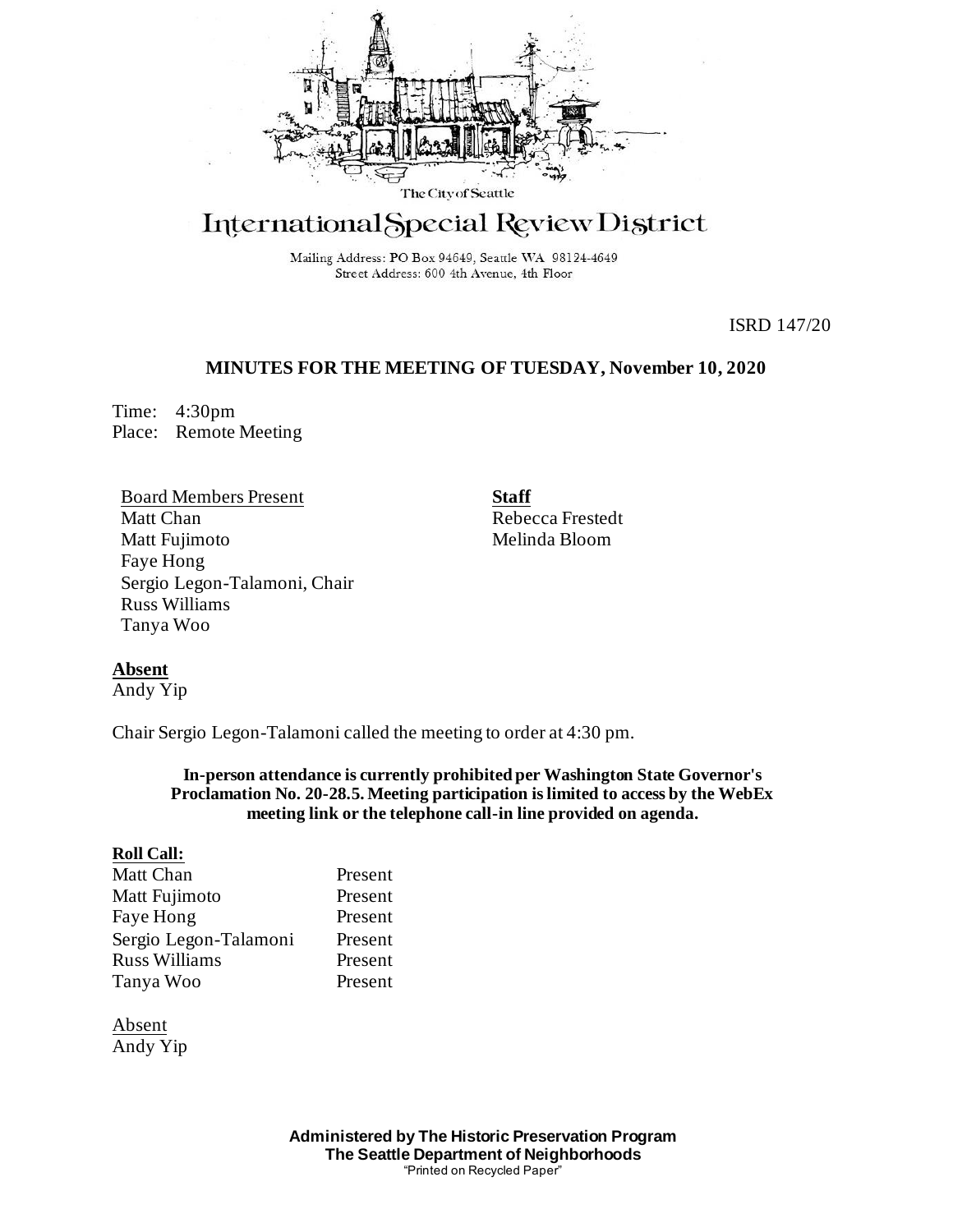#### **111020.1 PUBLIC COMMENT**

A Vietnamese interpreter was available during the public comment period. There was no public comment.

Ms. Frestedt stated that no written comment was received in advance of the meeting and no community members pre-registered to give public comment. She noted that due to administrative error the sign-up feature had not been enabled until 50 minutes prior to the meeting. Ms. Frestedt took responsibility for the error and said that if anyone tried to sign up before the feature was enabled they could provide public comment in writing either via US Postal Mail or email. She said community members can submit comments in language and they will be translated. She said that the Department of Neighborhoods takes public comment very seriously and valueslanguage access. She said that DON continues to reevaluate how we are serving the community and language access for large projects. She said that last meeting agenda was provided in both English and Chinese; the current agenda was provided in both English and translated into Vietnamese. She said agendas that include new construction projects will be translated and interpretation will be provide during the meeting. She said she is reviewing ways to make the virtual meeting content more accessible to non-English speakers.

#### **111020.2 PROJECT BRIEFING**

111020.21 1224 S. King St. – Little Saigon Landbanked Site Park Project *Presenter:* Katie Bang, Seattle Parks and Recreation, and Mark Tilbe, Murase

> Briefing on proposed development of a new park on an undeveloped lot. This briefing will provide an overview of the evolution of the park design development, landscaping, furnishings, and proposed artwork.

> Mark Tilbe, Murase Landscape Architecture, provided site context and existing conditions. He said the photos show a 12' grade change on the site. He indicated a weeping willow on Victorian Row House site that will remain.

> Katie Bang, Seattle Parks and Recreation (PAR) reviewed project schedule. She said that to date they have held three large public meetings; Seattle Police did a Crime Prevention through Environmental Design (CPTED) walk; and the team presented to Little Saigon Park Advisory Committee. She said they are currently in design development. She said they are working with Arts and Culture and have an artist on board. She said construction could start in September 2021 and run through August 2022. She said public engagement revealed no strong preference of options presented, but noted a slight preference of 1 and 2 over 3. She said public noted concern about safety and security, and homeless use. The public voiced support for open sight lines, add lighting and a more open flexible use space. She said they noted a desire for stronger understanding/portrayal of Vietnamese references in the designs. There was continued support for the children's play area.

> She said they used the Racial Equity Toolkit to set outcomes and summarized some of the findings, including, but not limited to:

- Increase opportunities for historically underrepresented communities to participate in the public engagement process
- Involve Stakeholders. Analyze data.
- The Little Saigon Park Advisory Committee was created to involve stakeholders from for profit and non-profit sectors as well as residents from the Little Saigon community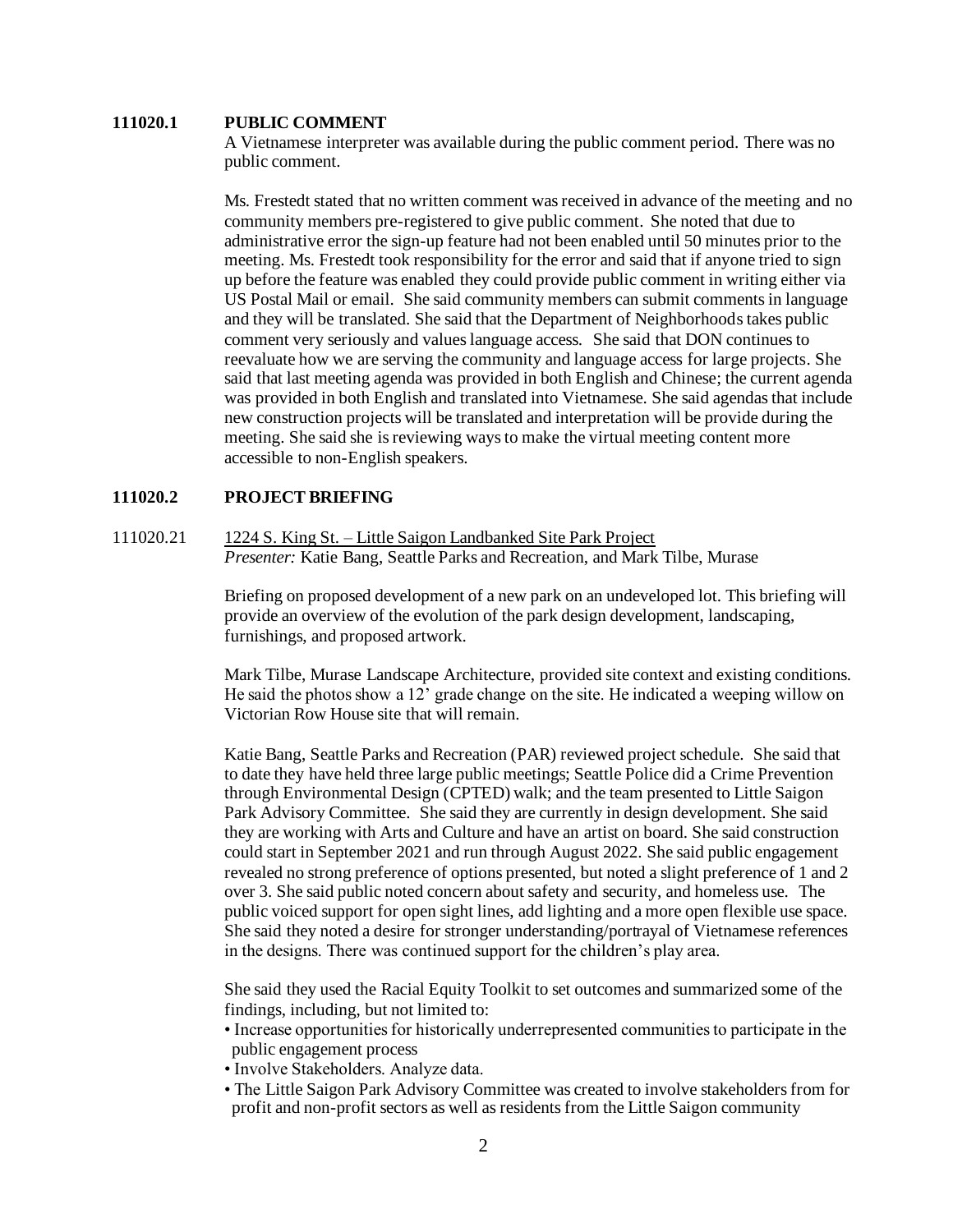- Determine Benefit and/or Burden.
- Benefit: Increased access to open space
- Burden/Unintended consequence: Reduced parking for Lam's Seafood
- Lam's Seafood is culturally significant to the community. Working alongside Lam's to assist with messaging for customers can help minimize harm to the business
- Continue to check-in with stakeholders on status of the park design and engagement opportunities

Ms. Bang said that this is one of 14 land banked sites which were purchased by Seattle Parks to provide additional access to open space in a high-density urban neighborhood. The park will provide accessible space for neighborhood events and community interaction. The design of the park will reflect the cultural character of the neighborhood. The park will be designed to CPTED principles and be designed to reduce maintenance. She said there is a 15% max limit on impervious surfaces. The 15% impervious surface limitation excludes pathways.

Mr. Tilbe said the park is designed to provide different sizes of spaces for accessible community gatherings and events. A public art installation will reflect the culture of the neighborhood. The park will be designed with open sight lines and night lighting. There will be multiple locations designed for performances. An electrical panel for events will be installed. The parking space in front of the park on S. King Street will be reserved for temporary food trucks and PAR maintenance vehicles. The community requested a play area.

Mr. Tilbe identified the site for the art. He reiterated the 12' grade change on the site and identified ramps to provide ADA access. He said there is a seating wall around the play area for parents. He noted the amphitheater, plaza, open lawn, moveable tables and chairs and identified the large willow tree at the Victorian Row Apartments. He presented an enlarged section drawing of a gradual ramp with guard rails and handrails included, but minimized where possible. He said the children's play area will have a rubber play surface.

Jason Huff, Office of Arts and Culture, said artist Kalina Chung was selected from a call for art. She worked with Friends of Little Saigon on design inspiration. He noted that she was not available to attend the meeting due to a schedule conflict. He said has personal experience with the Chinatown International District (CID). Her parents are from Vietnam and she grew up going to the CID. The inspiration for the work comes from the tube homes of Vietnam, which are narrow and several stories high. He noted that the park space is narrow; the intent is for people to look upward. He said the art will act as a gateway and will help connect people to the natural world, from a busy street into the park. He said it is designed at 30' but budget constraints may impact height. He said the piece will be fabricated from a series of panels with a number of design motifs from multiple Asian cultures, a call to the collective spirit. He said it will be made from steel, painted in bright colors.

Mr. Tilbe said three walls at edge of plaza will get art pieces with motifs from Kalina's work, put on face of benches. He said the same color palette as the art will be used. He said the play area will also take color references from Kalina's work. He said it is an urban park and it will be designed to be safe. He said the play surface in the children's play area will be a bright rubber mat so no sharp objects can get lost amongst chips. He said Goric rubber steppers and rubber spheres are proposed. He said tables and chairs will be cabled together; he noted proposed bike rack and trash/recycling receptacles.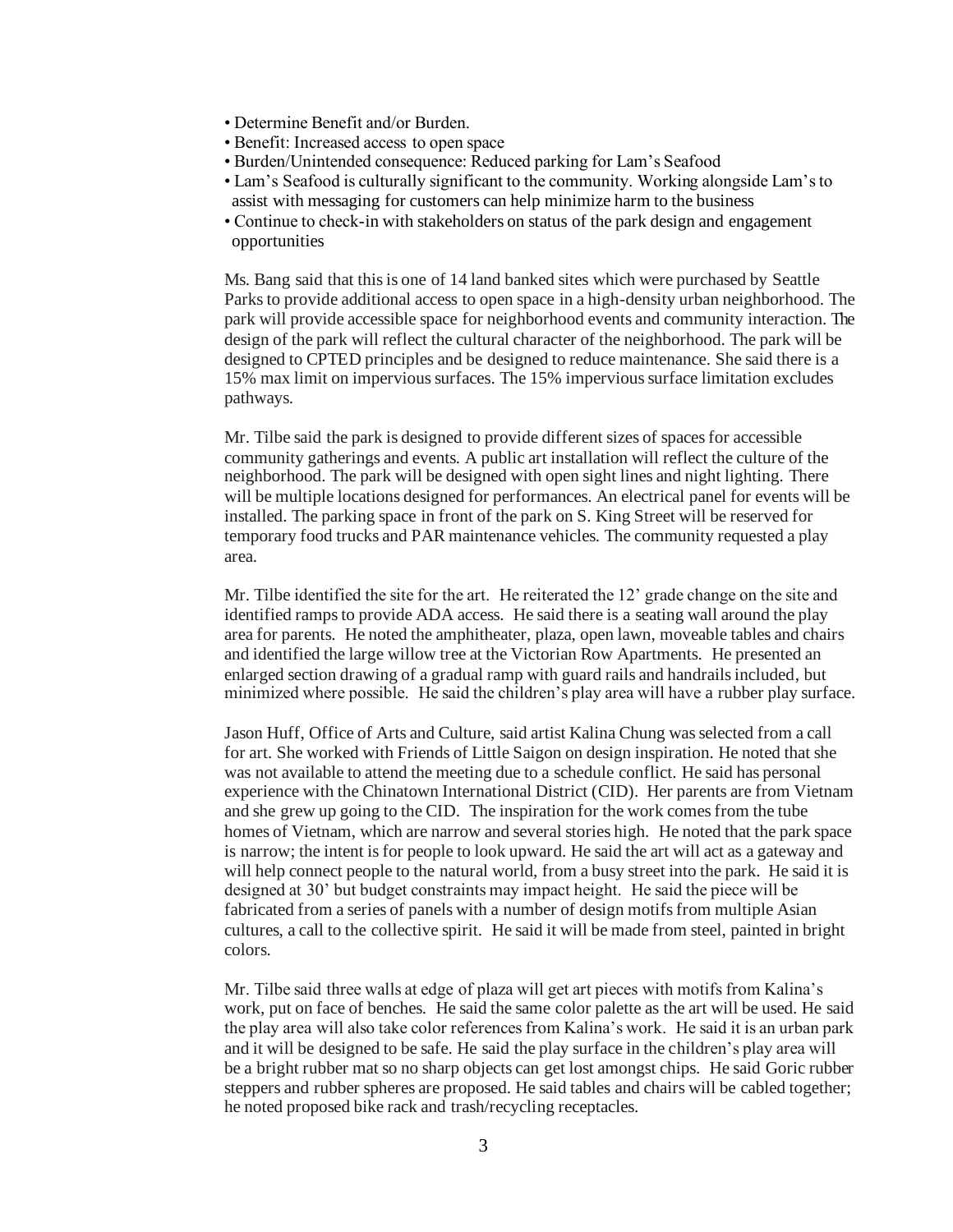Mr. Tilbe proposed narrow planters as screening elements on either side of the park; planters will be filled with Golden Bamboo. He proposed smaller trees – Japanese maples, Styrax will join the existing Weeping Willow. He proposed pole lights marching along the outside edge with lights facing inward. He said they will keep open sightlines. Seat wall lights will replace pole lights under Weeping Willow. There will be a raingarden below the play area.

Mr. Chan asked how tall the new trees would be.

Mr. Tilbe said the canopy will start about  $5 - 6'$  up.

Ms. Woo asked if more outreach is planned.

Ms. Bang said they have moved into the Final Design development, informed by an extra public outreach event for the play area with Little Saigon Park Advisory Committee, SCIDpda, and twenty business owners. She said that more outreach is planned for art piece. She said they are getting into materials and design now.

Ms. Woo asked about graffiti and maintenance plan.

Ms. Bang said they are working with SPD on making sure the park can be safety patrolled. Maintenance staff will make sure the design is maintainable and durable. She said the art will have an anti-graffiti coating.

Ms. Woo asked if skateboard use and 'climb-ability' of art structure had been looked at.

Ms. Bang said there is a PAR review process for that.

Mr. Legon-Talamoni asked how events will be scheduled.

Ms. Bang said PAR has its own scheduling team; some events require special event permit. She said they haven't talked about reserving picnic space rather prefer leaving the space open and flexible for the community.

Mr. Legon-Talamoni said he is excited about the art element as a gateway. He said the inspiration reminds him of artist Edoardo Tresoldi who does wire mesh silhouette with lighting integrated. He asked if they'd considered incorporating lighting into the artwork.

Mr. Huff said there is no budget for lighting. He proposed working with PAR on existing lighting plan to see if light could shine on structure.

Mr. Legon-Talamoni asked if the art structure will be light and airy or more solid and dense.

Mr. Huff said the artist wants a lighter feel. He said it will be light as possible but noted that it will be fabricated of forged steel.

Mr. Legon-Talamoni wants to see a section cut or elevation so he can see the thickness of the panels, construction detail, etc.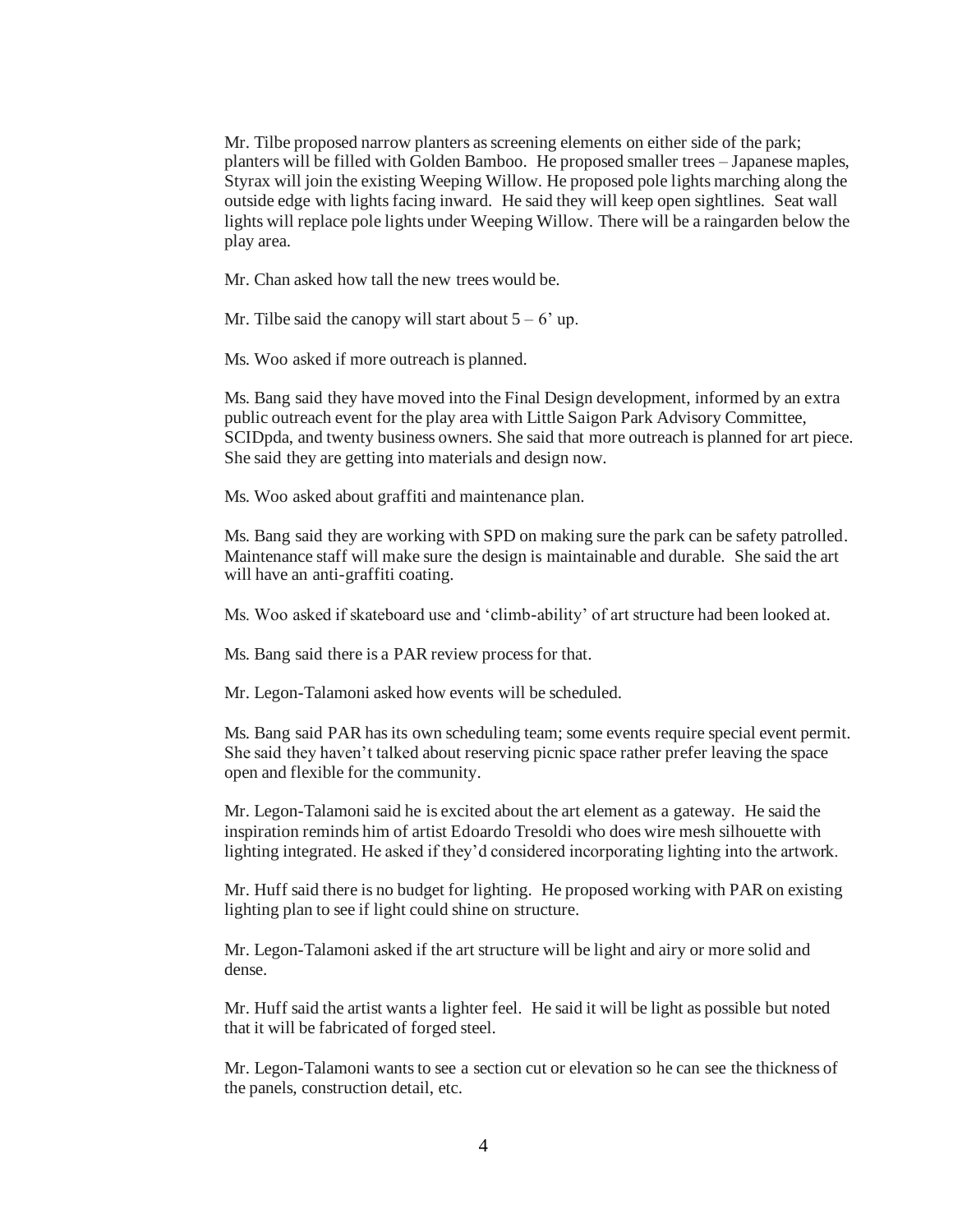Mr. Huff said the artist is now looking at fabricators and pricing.

Mr. Legon-Talamoni asked if they are still exploring colors for play area.

Mr. Tilbe said the colors are not set. He said that now the artist is on board it is flexible, and they want to pick colors that work with the art.

Mr. Legon-Talamoni appreciated that colors will be integrated with art.

Mr. Huff said they have continued with outreach for design motifs and colors.

Mr. Fujimoto spoke about the artist's gateway in relation to the ramp. He sees a tremendous relationship between the two spaces. He noted the contrast in the forms between the lattice work and the vertical design of the guardrail and asked if there are other options. He said there is an opportunity for a common language between the two.

Mr. Legon-Talamoni said it would be nice to see material continuity between archway material and guard rail.

Mr. Fujimoto clarified he was mainly looking at the metal grate and referenced p. 16 on of the presentation materials.

Mr. Tilbe said they can look at options. He said that one of Kalina's patterns is similar to a shoji screen. He said they have a very tight budget and need to find something that works with the art piece.

Ms. Bang said they have been working through balancing everything. She said the guardrail is a bit more industrial and has to meet Code requirements. She said they will continue to explore.

Mr. Legon-Talamoni said to consider the porosity of the guard rail and art pick as well.

Mr. Fujimoto noted the placement of the light fixtures and asked about how the surfaces will be lit in the middle portion of the ramps. He encouraged lighting up the walk surface.

Mr. Tilbe said the light is consistent and they will have engineers look at foot candles. He said the rendering in the presentation is conceptual.

Mr. Legon-Talamoni asked if a traffic study is being done and noted the reduction of parking for Lam's.

#### *Mr. Hong left the meeting at 5:30 pm.*

Mr. Chan said he would like to see the ramp and guard rail details with the gateway. He said he would like to be able to see what it will look like from deeper into the park. He asked the height limit for structure on east side of park and how impact to the park could be mitigated.

Ms. Frestedt said the height limit is 75-170 depending on programming.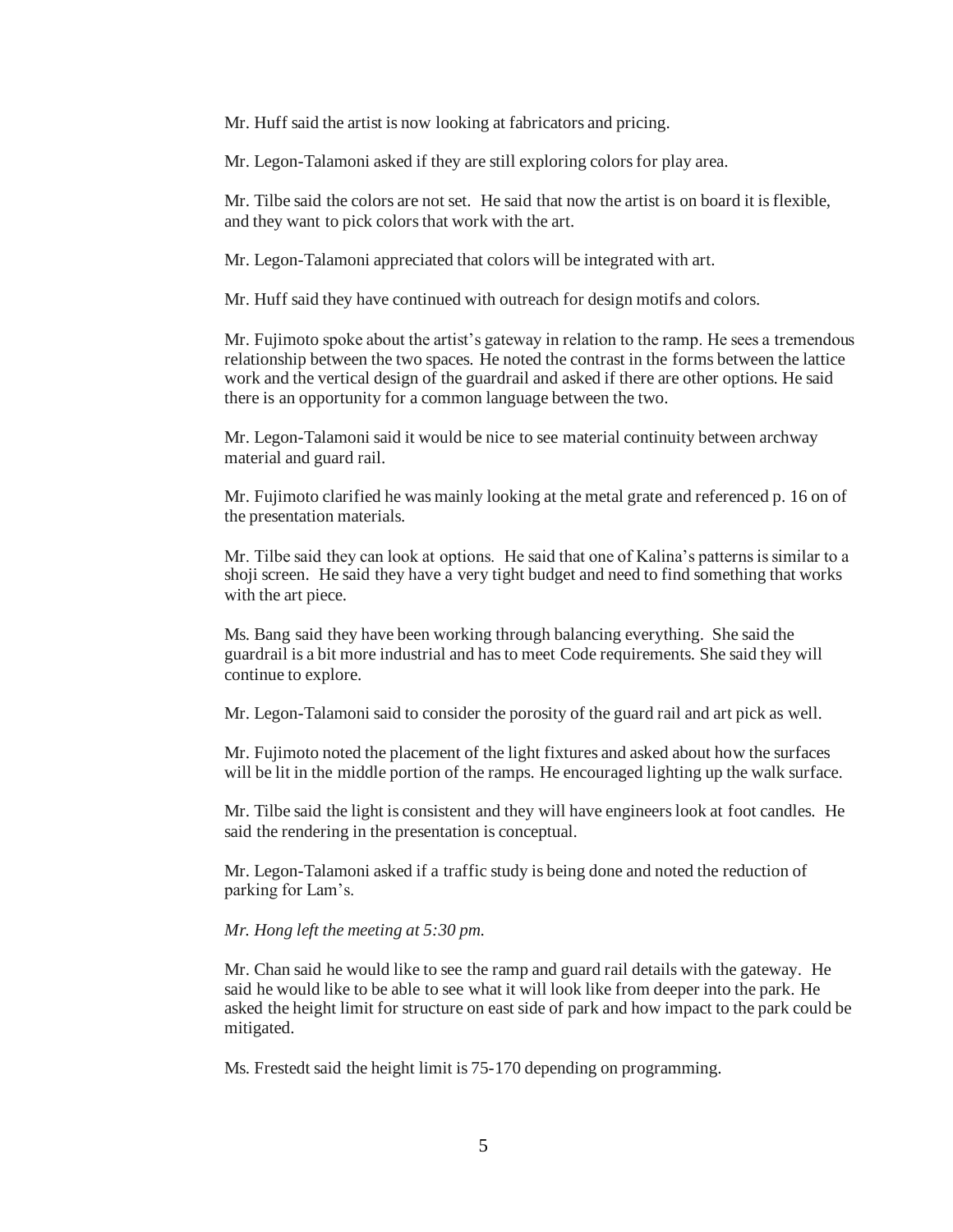Mr. Fujimoto appreciates the artwork at 30' and expressed concern that budget may inhibit ability to achieve that height.

Mr. Legon-Talamoni said the art looks intentional and grand in a larger concept, especially as it relates to Vietnamese culture and balconies seen in Vietnam. He noted Mr. Chan's comments about potential development on east side of park and said that the board could weigh in on mitigation.

Ms. Woo asked if the utility pole shown in rendering would remain.

Ms. Bang said yes.

Mr. Chan asked if the art would sit in front of the poles or behind. He said he would like to see a more accurate rendering, with the artwork placed in relationship to poles, trees and other features.

Mr. Tilbe said art will sit within park property.

Mr. Legon-Talamoni commended the applicants on a wonderful job on the project. He said they have listened to board feedback and engaged with community. He appreciated the transparency with their plans and looked forward to the final design.

Mr. Fujimoto hoped the beauty and simplicity of the art concept is retained.

Mr. Huff noted that the fabrication method is not determined yet.

#### **111020.3 BOARD BUSINESS**

Ms. Frestedt said an announcement went out to ISRD email list about postponing the ISRD election until further notice because of Covid-19. She said the notice will be posted on ISRD website as well. She said no other briefings are scheduled at the moment. She said City Council extended the emergency order allowing Staff to review smaller projects such as signs and minor repair, not larger projects or demolition. She said if something can't be reviewed by staff it will come before the board.

Mr. Chan asked about the large number of public comments Ms. Frestedt mentioned at the start of the meeting.

Ms. Frestedt said public comment was received on the 206 5<sup>th</sup> Avenue project that was recently reviewed by the Board. She said that CID Coalition and its supporters were concerned that the project was heard at a virtual meeting and community wasn't notified. She said comments have since been posted to social media. She said concerns were raised that the use was changed from condominiums to apartment.

She said that on new construction projects outreach and community engagement is of increasing concern to community. She said the Design Review Board (DRB) requires outreach. She said outreach is not required in historic districts. She said the decision to do outreach is not a requirement. She said there have been recommendations to explore extending that DRB requirement to historic districts.